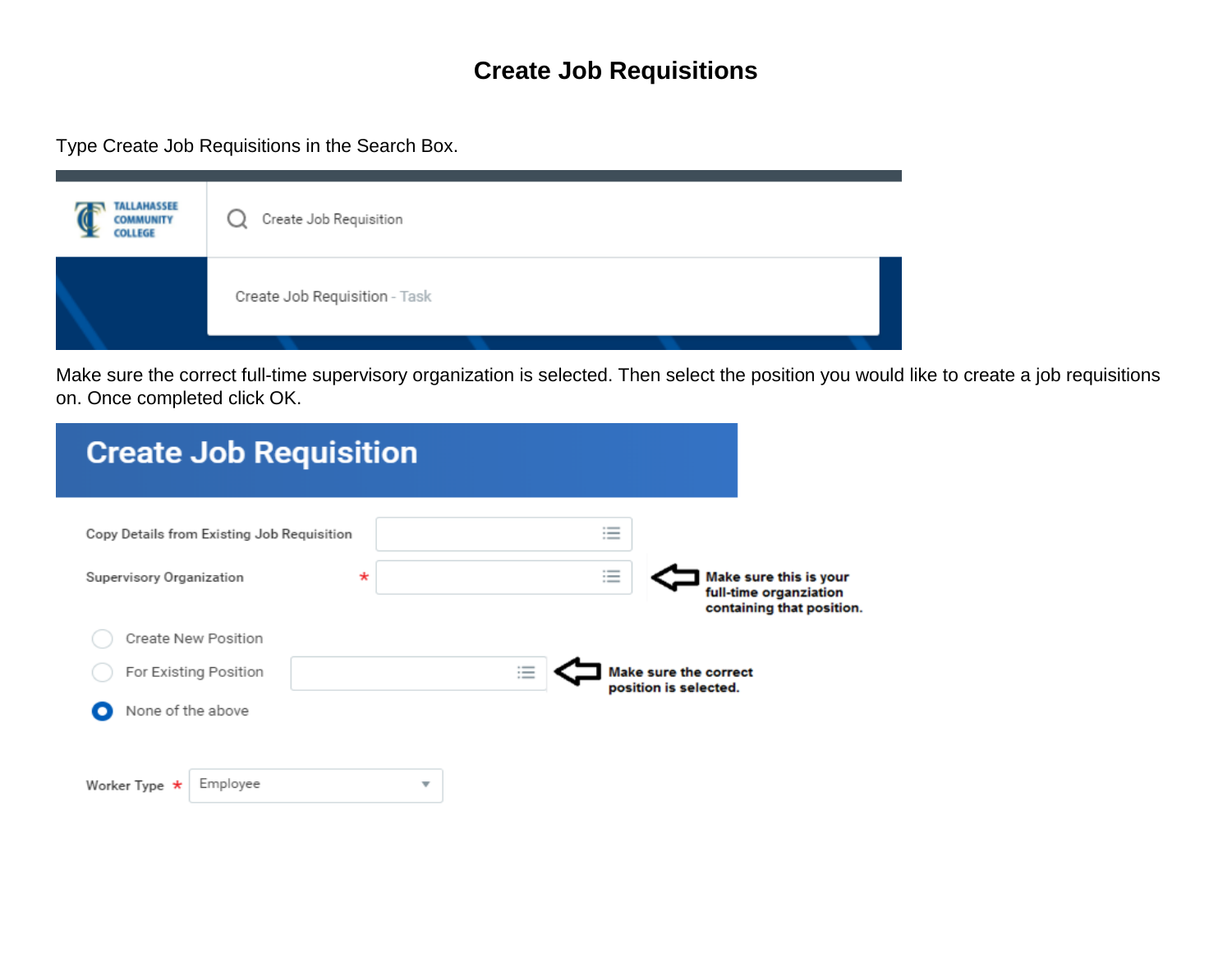Enter a Reason, Recruiting Start Date and Target Hire Date this screen. Click Next.

| <b>Create Job Requisition</b> |                          |                                   |           |
|-------------------------------|--------------------------|-----------------------------------|-----------|
|                               | ∢                        | Recruiting Information $\backsim$ | $\bullet$ |
|                               | Recruiting Details       |                                   |           |
|                               | Reason *                 |                                   | V         |
|                               | Replacement For          |                                   |           |
|                               | Recruiting Instruction   |                                   |           |
|                               | Recruiting Start Date *  |                                   |           |
|                               | Target Hire Date $\star$ |                                   |           |
|                               | Target End Date          |                                   |           |
|                               |                          |                                   |           |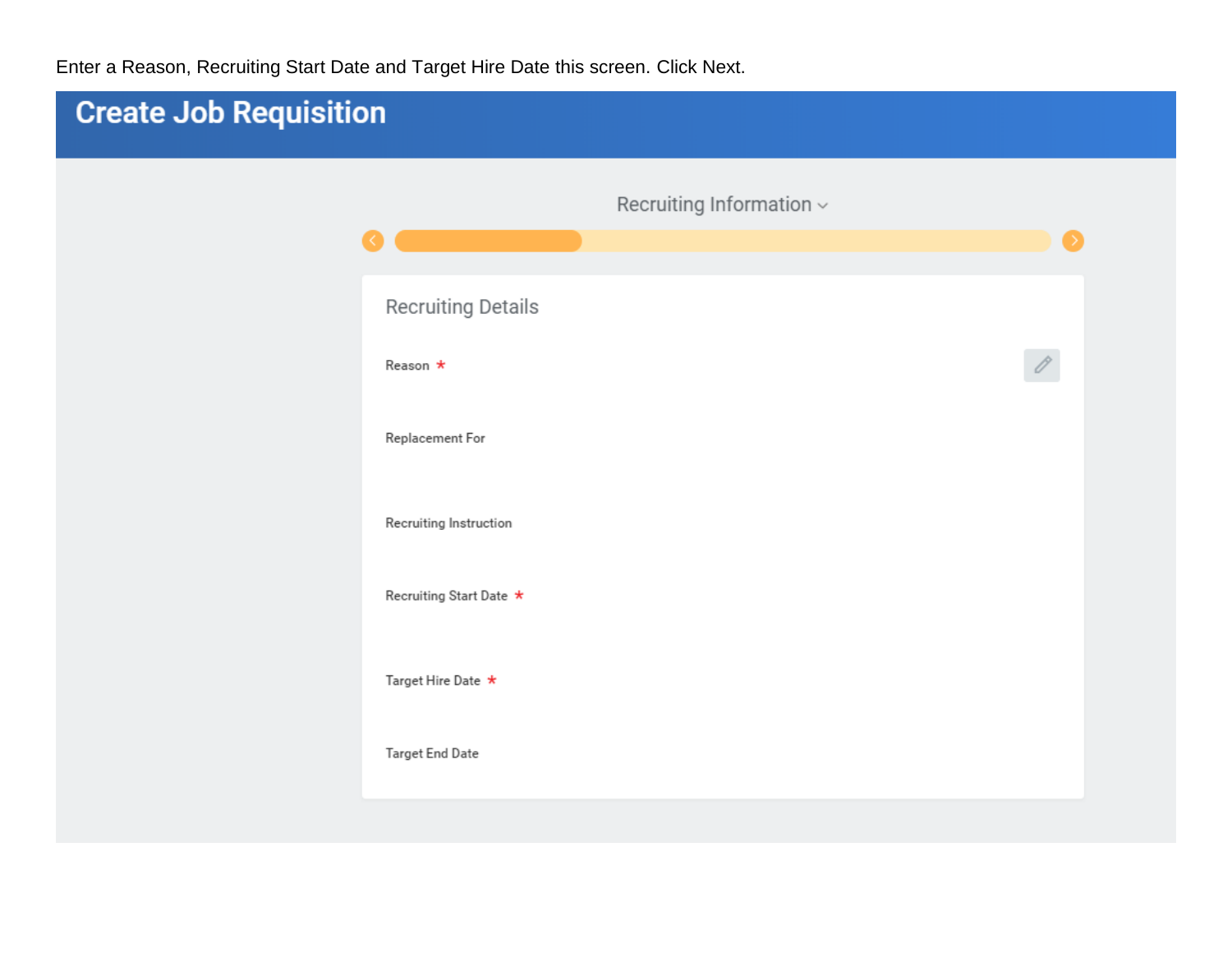Review the Job Details next and make any necessary changes. Then click Next.

**Please note: If changes are made here they will also need to be updated on the TMS. Any changes to the Minimum Training and Experience will need approval from Horace Wright.**

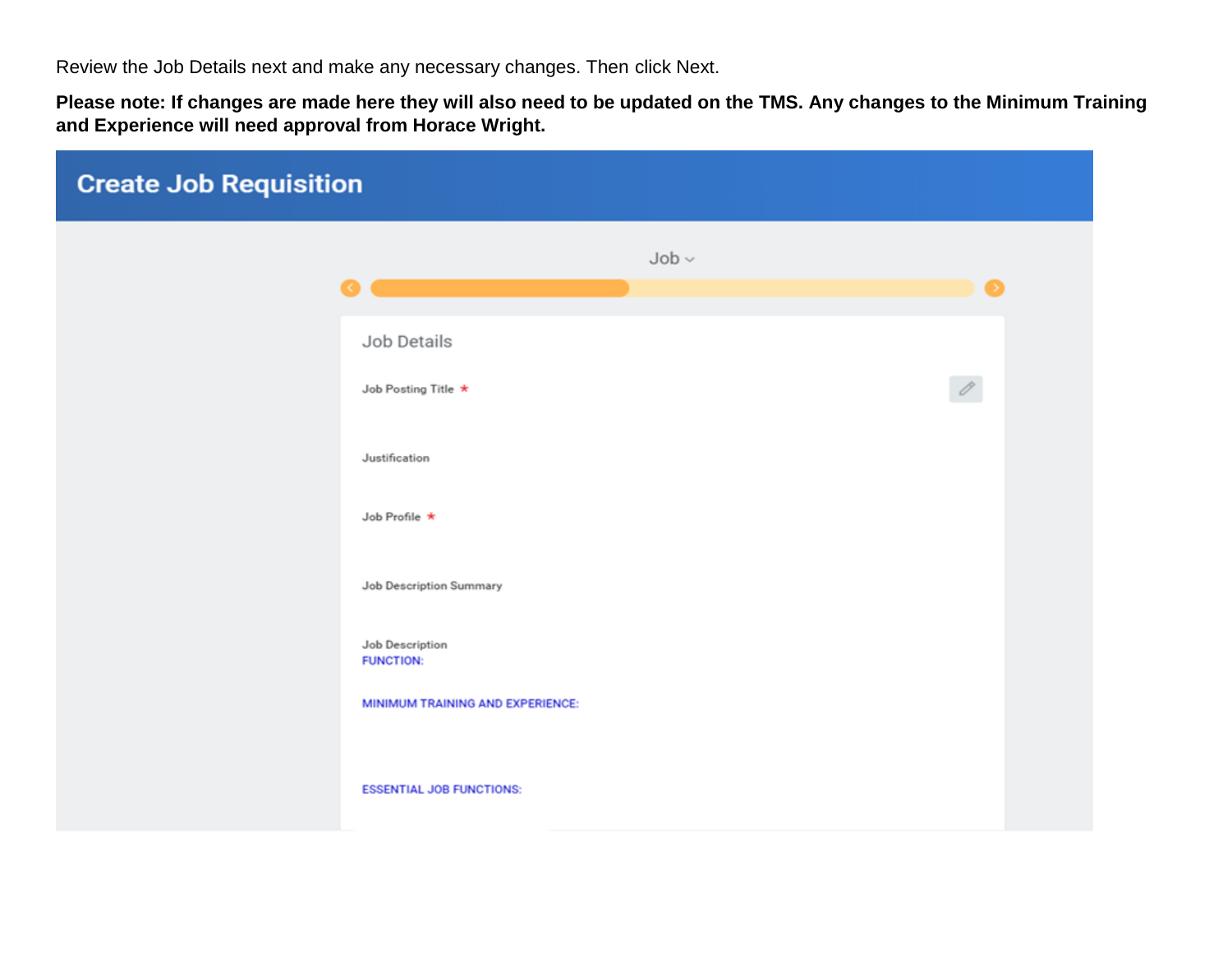Review the Qualifications screen. Ensure the Education, Work Experience, and Responsibilities are up to date and match the TMS for the position. Click Next.

**Please note: If changes are made here they will also need to be updated on the TMS.** 

| <b>Create Job Requisition</b> |                              |           |  |
|-------------------------------|------------------------------|-----------|--|
|                               | Qualifications $\smallsmile$ | $\bullet$ |  |
|                               | Education<br>Add             |           |  |
|                               | Language<br>Add              |           |  |
|                               | Certifications<br>Add        |           |  |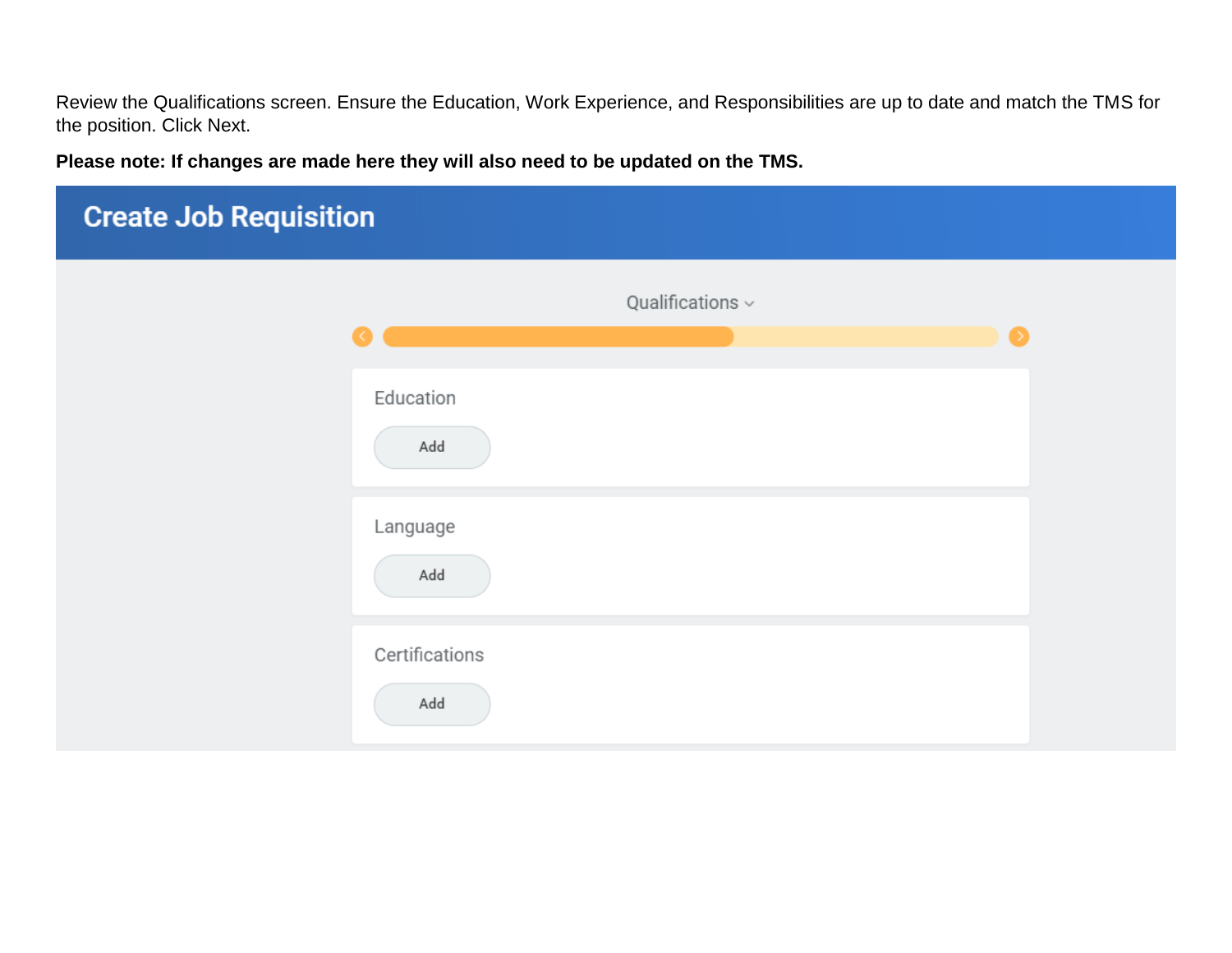You will need to enter your Smart Tag (budget number) into the Smart Tag Field and it will prepopulate the other fields. For grant funded positions the Smart Tag used on the Job Requisitions is 29903000.

| <b>Create Job Requisition</b> |                              |                             |               |
|-------------------------------|------------------------------|-----------------------------|---------------|
|                               |                              | Organizations $\smallsmile$ |               |
|                               | Cost Center<br>Cost Center * |                             | $\mathscr{O}$ |
|                               | Other<br>Function            |                             | 0             |
|                               | Smart Tag                    |                             | $\mathscr{O}$ |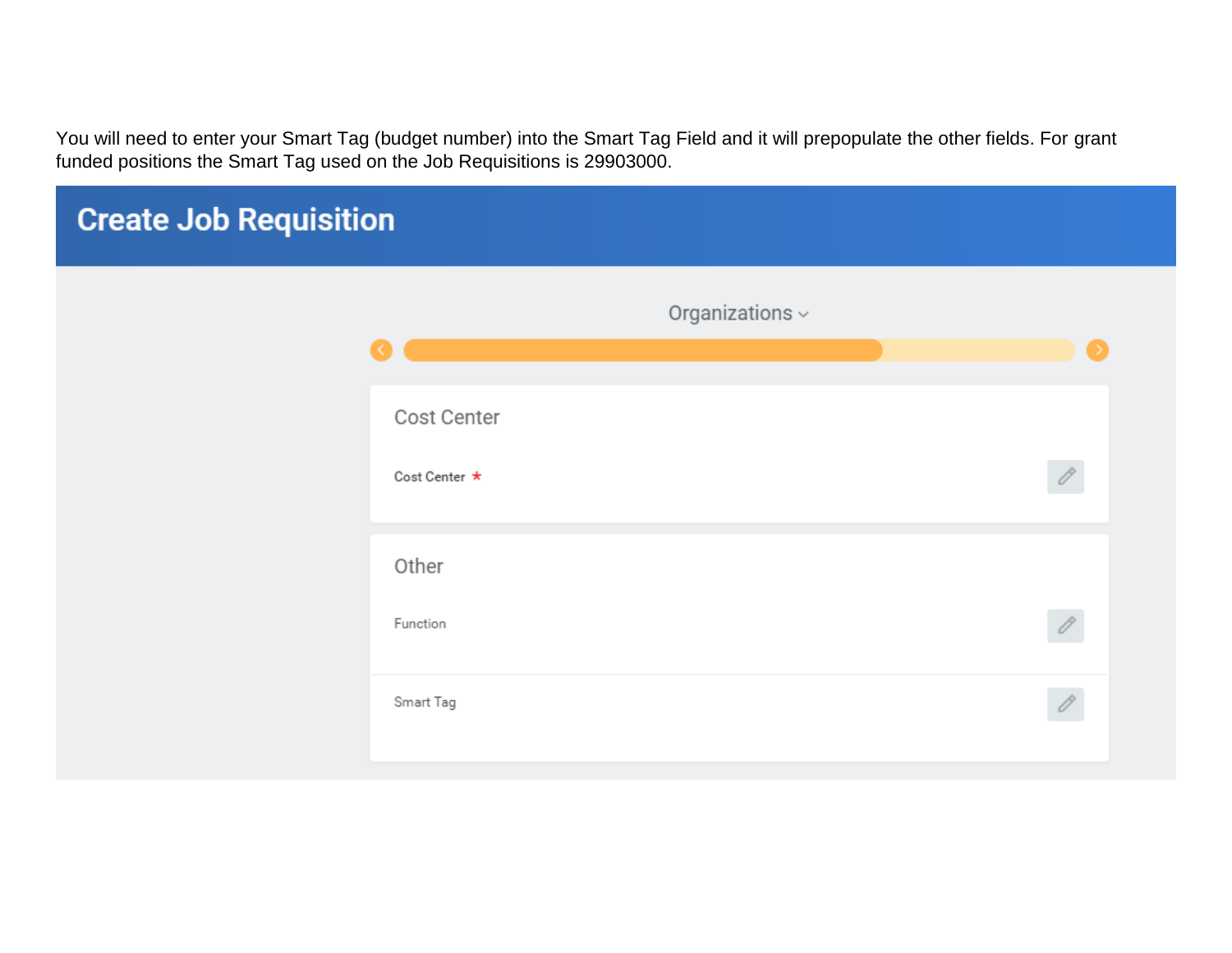If you have made changes to the TMS, please attach it here.

| <b>Create Job Requisition</b> |                  |                    |  |
|-------------------------------|------------------|--------------------|--|
|                               |                  | Attachments $\sim$ |  |
|                               | Documents<br>Add |                    |  |